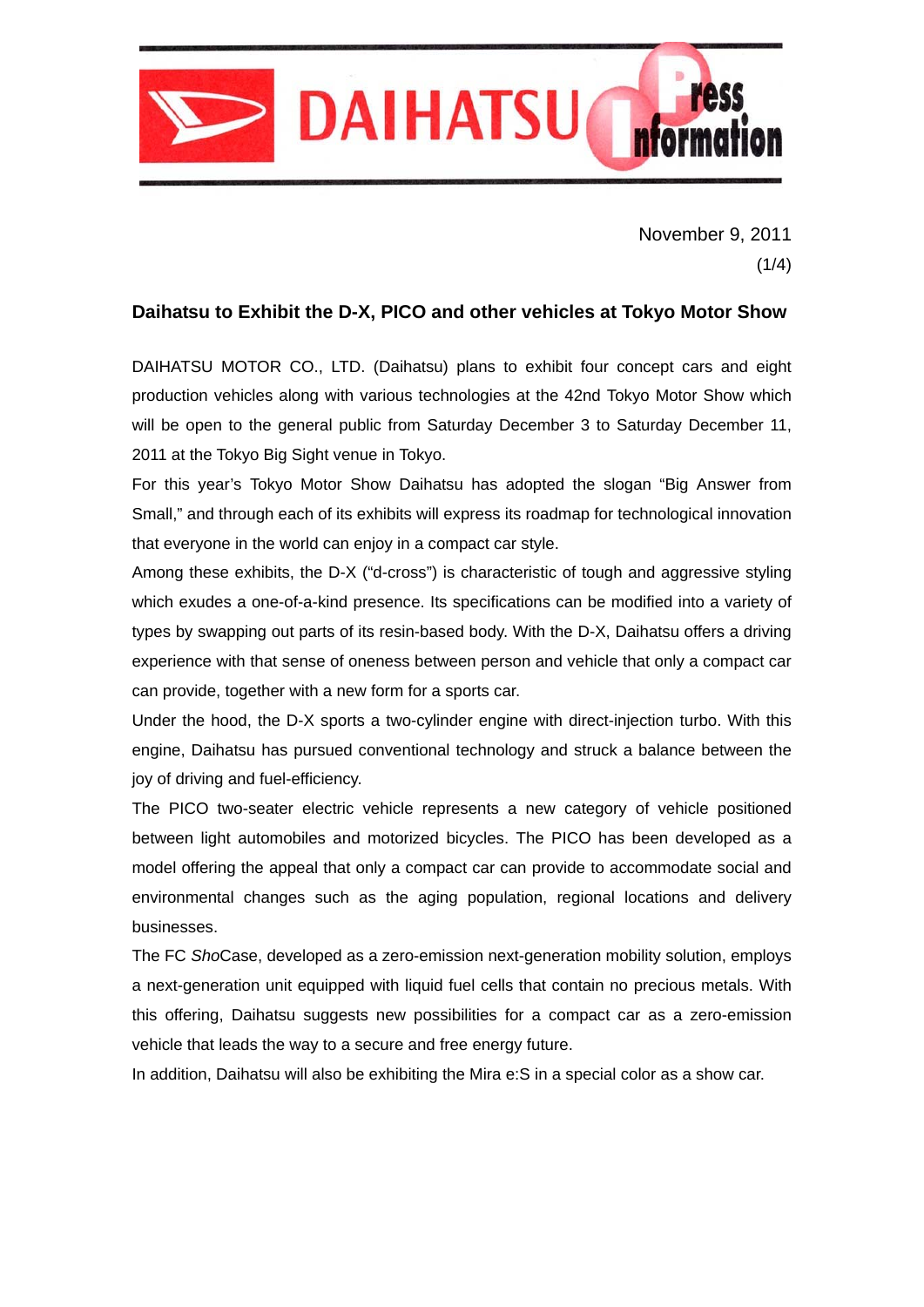# **1. D-X**

 Daihatsu's proposition for a new aesthetic of sports car that exerts a one-of-a-kind presence

The D-X is a new kind of a sports car, one that can be used in ordinary or extraordinary ways.

- Creative styling which is tough and aggressive
- An interior with a Spartan feeling
- Resin-based body allowing owners to enjoy a multitude of variations
- New two-cylinder turbo engine that provides a new feeling behind the wheel

## **2. PICO**

 A newly-imagined two-seater EV commuter offering snug closeness with people and the environment

 Daihatsu's proposition for a new vehicle geared to the times with an aging population, regional locations and delivery businesses, offering the appeal that only a compact car can provide while accommodating changes in society and the environment

- The ultimate vehicle for personal use which is ideal for short trips on a daily basis
- A layout featuring large openings and a low, flat floor that makes it easy to get in or out
- A front-and-back two-seat configuration designed for ease of use in small and narrow spaces
- Driving assistance with advanced radar

### **3. FC** *Sho* **Case**

 A zero-emission next-generation vehicle equipped with compact liquid fuel cells ideal for a light automobile

- A next-generation FC car equipped with Daihatsu's original rare metal-free liquid fuel cell technology
- A new, compact FC system ideal for a light automobile which uses liquid fuel
- A low-cost fuel cell stack that eliminates resource issues by using no rare metals
- Uses liquid fuel with a high energy density to enable a long range
- A new platform which offers a high degree of freedom and produces a compact fuel cell system that can be fitted to the underfloor space
- Equipped with a body that has the versatility of a flat floor, free space is created with the stowage of the steering wheel and seats.
- Measures 3,395mm long, 1,475mm wide and 1,900mm high, with a 2,450mm wheel base





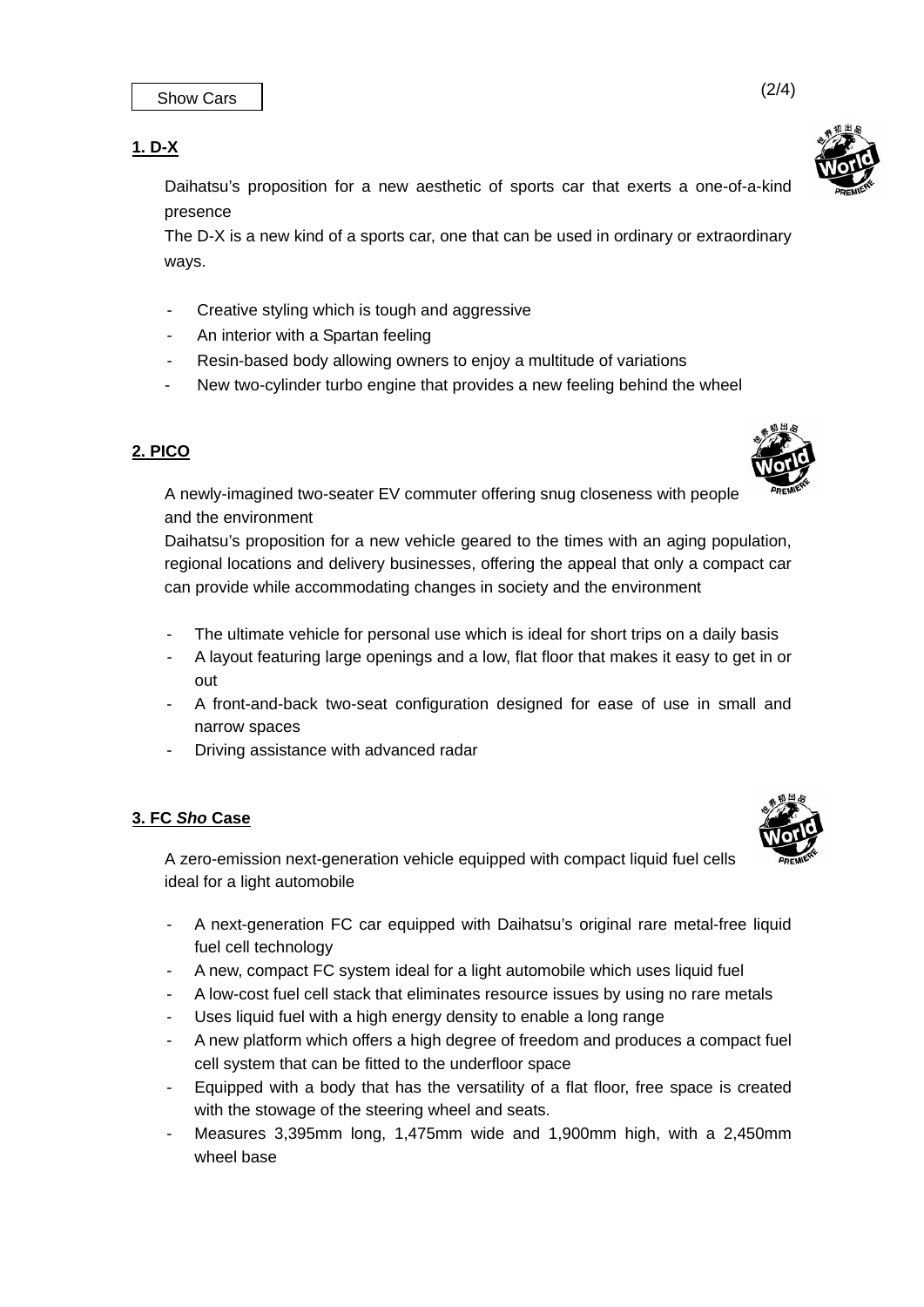#### **4. Mira e:S (Special Color)**

Daihatsu's third eco car achieving fuel efficiency and low-cost operation on par with a hybrid vehicle

- As a special color, painted in blue metallic that shows various changes in color depending on viewing angle
- A bright color which is suggestive of the blue sky, it embodies environmental friendliness and fun.

Production Vehicles

- 1. Mira e:S
- 2. Move
- 3. Tanto
- 4. Tanto WELCOME SEAT (rotating and sliding seat fitted on specially equipped vehicles to facilitate boarding and exiting the vehicle)
- 5. Tanto Exe Custom
- 6. Mira Cocoa
- 7. Copen